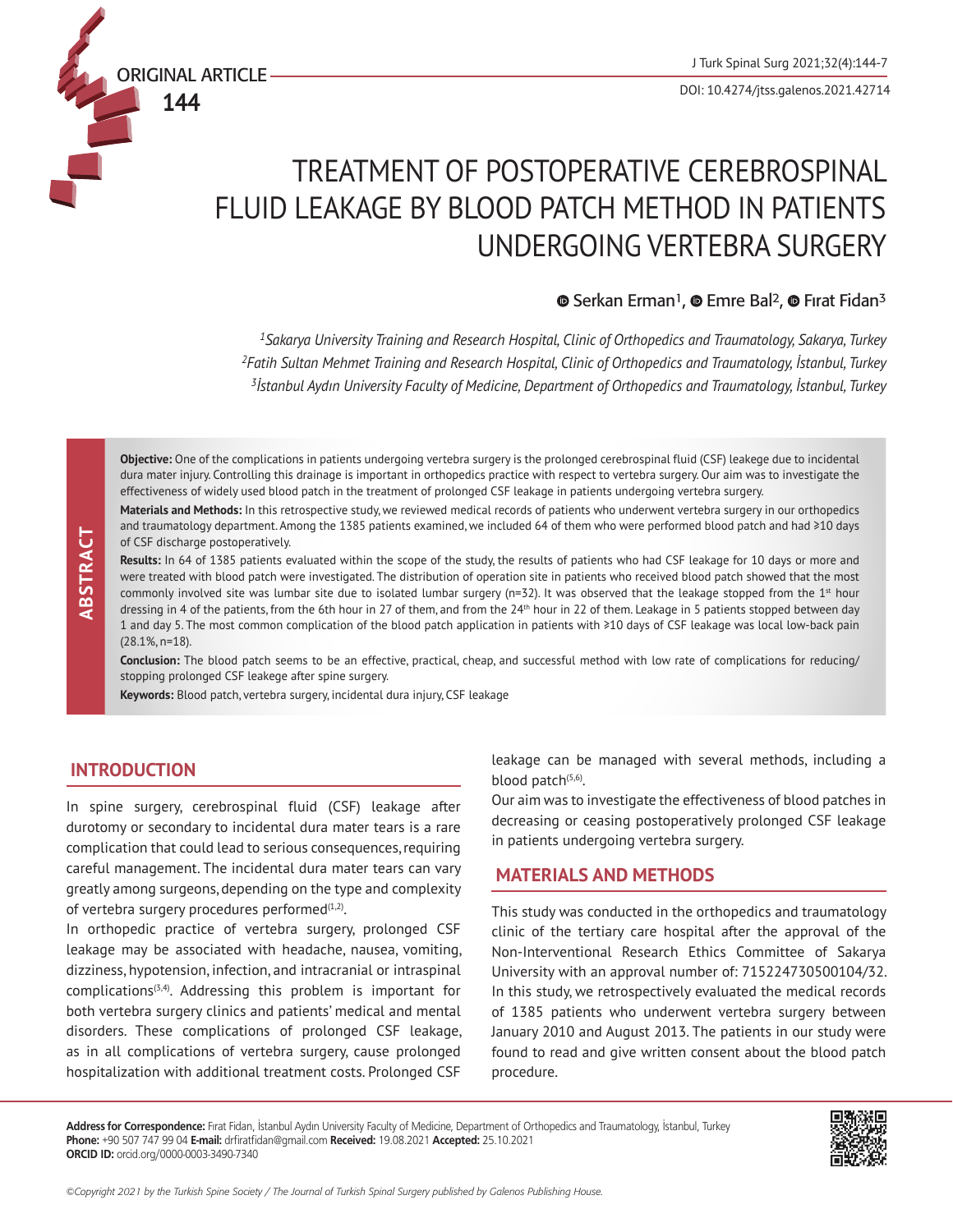We examined 232 patients with prolonged CSF leakage that was confirmed by clinical experience and biochemical tests. Sixty-four patients who had leakage for at least 10 days and did not respond to hydration and bed rest were included in the study. Data on these patients' medical history, physical examination, laboratory findings (blood and CSF), treatment regimens, complications, amount of fluid from the leakage with its clinical appearance, and blood patch treatment outcomes were collected. Magnetic resonance (MR) images obtained at postoperative first month was assessed for pseudomeningocele for patients who received blood patch.

All patients are administered the blood patch in the prone position under sterile conditions through the drain opening. If any local pain or radiculopathy occurs then the procedure was stopped, blood patch was never applied more than 30 mL. After the application, the drainage tubes are removed, followed by tight dressing with abundant gauze sponge and pads under sterile conditions. Contaminated dressings are replaced immediately under sterile conditions. After the application of a blood patch, the prone position of the patient is maintained for 20-30 minutes under direct observation of a healthcare staff to monitor the general condition and check vital signs every 10 minutes. All patients are then instructed to be mobile as much as possible during the day. After the application, the dressing control of the patients was performed at the  $1<sup>st</sup>$ ,  $6<sup>th</sup>$ and  $24<sup>th</sup>$  hours. After the  $24<sup>th</sup>$  hour, daily wound dressing control was performed. Waited 5 days to pass between repeated blood patches. If repeated blood patch application is required, the procedure was performed by the epidural needle to the likely area under scope guidance

#### **RESULTS**

In 64 of 1385 patients evaluated within the scope of the study, the results of patients who had CSF leakage for 10 days or more and were treated with blood patch were investigated. In this study, when the distribution of patients who underwent spinal surgery was examined by gender, it was seen that 596 (43%) of the patients were male and 789 (57%) were female. Considering the age distribution of these patients, it was found that the mean age for men was 34.2, while the mean age for women was 32.4. Twenty-seven (42.1%) patients were male and 37 (57.9%) were females who underwent blood patch.

The distribution of operation site in patients who received blood patch showed that the most commonly involved site was isolated lumbar surgery (n=32), followed by thoracolumbar surgery (n=23) and thoracic surgery (n=9). No blood patch treatment was applied to any patient who had cervical surgery (Figure 1).

It was found that all patients treated with blood patch underwent laminectomy. The most frequently performed procedure in these patients was posterior spinal instrumentation (PSI) + laminectomy + cage insertion (n=28), followed by PSI + laminectomy + pedicule subtraction osteotomy (n=20), PSI +



laminectomy (n=11), and laminectomy alone (n=5) (Table 1). It was observed that the leakage stopped from the  $1<sup>st</sup>$ -hour dressing in 4 of the patients, from the  $6<sup>th</sup>$  hour in 27 of them, and from the  $24<sup>th</sup>$  hour in 22 of them leakage of 5 patients had stopped between day 1 and day 5. After continued to leakage on day 5, a second blood patch was applied in six patients. In the first 24 hours after the second application, leakage stopped in 4 patients. Leakage stopped 48 hours after the second application in 1 patient, and 96 hours after the second application in 1 patient.

The most common complication of the blood patch application in patients with ≥10 days of CSF leakage was local lowback pain (28.1%, n=18). Fifteen patients were found to have nausea/vomiting, relieved with slowing or interrupting the blood patch administration followed by serum physiologic infusion and close monitoring. Twelve (18.7%) patients were detected to have dizziness and hypotensive episode, resolved by normalized blood pressure levels within ten minutes after serum physiologic infusion. As a delayed complication, four patients had pseudomeningocele, confirmed by clinical and MR imaging findings (Figure 2).

# **DISCUSSION**

Incidental dura mater injuries are one of the important complications of vertebra surgery with an incidence rate of 1% to  $14\%$ <sup> $(7-9)$ </sup>. Risk factors reported in dura injury include advanced age, anatomical spine variations, revision surgery, thin and weak dura layer, and surgeons with little or no experience<sup>(10)</sup>.



**Figure 1.** Blood patch application by spinal levels

| <b>Table 1.</b> Distribution of surgical interventions in patients who |
|------------------------------------------------------------------------|
| were applied blood patch                                               |

| <b>Surgical procedure</b>                                       | Patients, n |  |
|-----------------------------------------------------------------|-------------|--|
| PSI + Laminectomy + Cage insertion                              | 28          |  |
| PSI + Laminectomy + PSO                                         | 20          |  |
| PSI + Laminectomy<br>Laminectomy                                | 11<br>5     |  |
| Total                                                           | 64          |  |
| PSI: Posterior spinal instrumentation, PSO: Pedicle subtraction |             |  |

osteotomy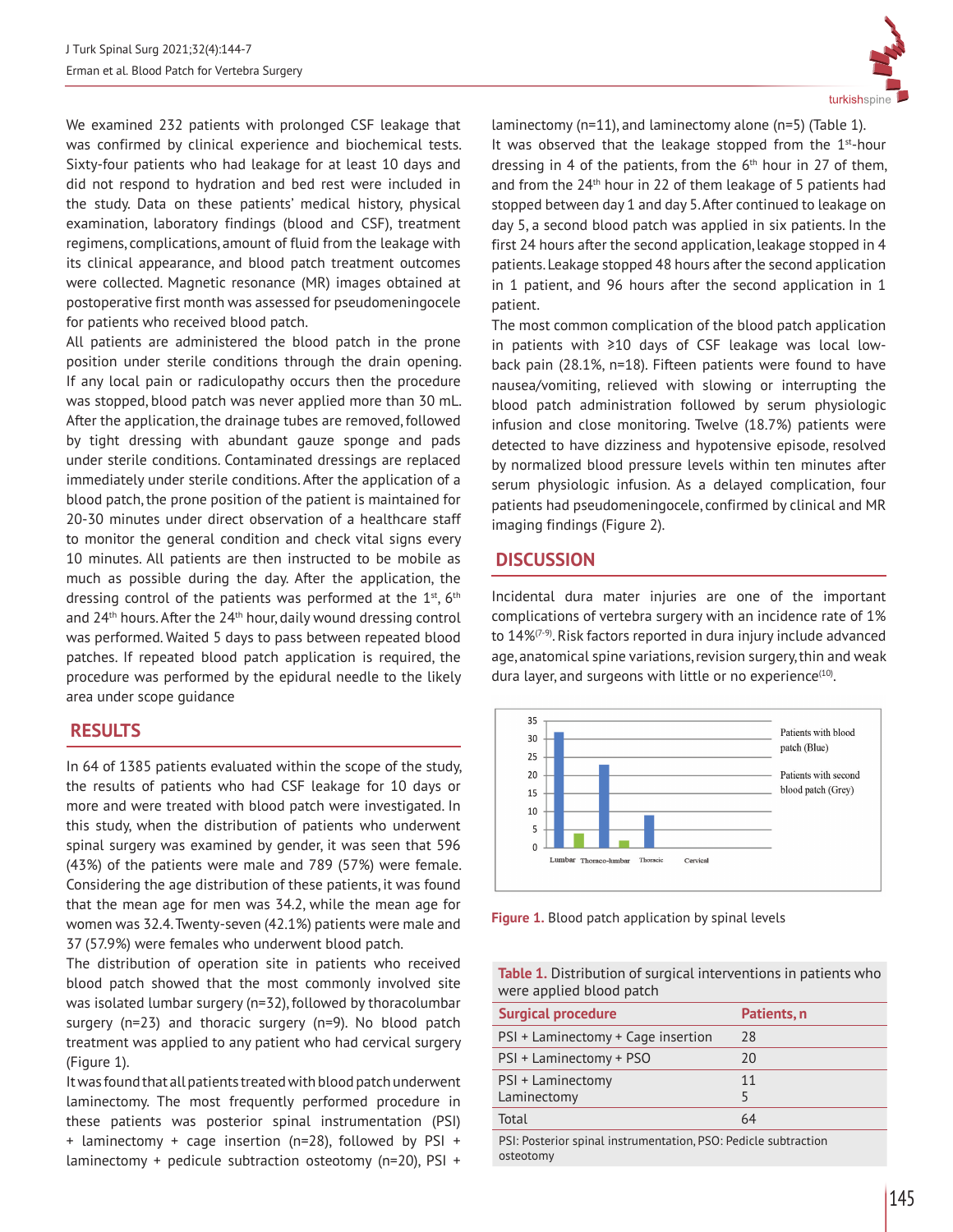



**Figure 2.** Complications after blood patch application

Dura tears are mostly formed in patients with adherent dura tissue, poorly planned dissections, altered anatomy, subsequently developing scar tissue, and first surgery. Since a small incision and split muscle incision reduce the potentially dead space, this approach is less likely to create persistent CSF leakage that may occur after durotomy. Spinal instrumentation creates more dead space around the dura, preventing the buffering effect of the paraspinal muscles on the dura tears. Persistent CSF leaking through the subarachnoid space causes signs and symptoms associated with dura mater tears. Persistent CSF leak may lead to cranial nerve palsy, radiculopathy-related chronic pain, and postural headache. Pseudomeningocele and cerebrospinal fistula can be seen postoperatively $(11)$ .

In the past, the CSF leakage that occurred after vertebra surgery was treated with surgical dura repair. Recently, dural materials and adhesives have been used as useful methods for dura repair. As an alternative to surgical modalities, closed subarachnoid drainage was also recommended $(11)$ .

Epidural (autologous) blood patch was first used by Gormley $(12)$ in the treatment of headache that occurred as a result of dural puncture after spinal anesthesia in 1960. This procedure is mostly used in the treatment of headaches in patients who do not respond to conservative treatment (hydration, bed rest, pain relief medication) in anesthesiology practice. Animal and laboratory studies reported that autologous blood injection into the epidural space created blood clots in approximately 30 seconds and reduced CSF leakage $(13)$ . Recently, this procedure has been reported to be used in the treatment of spontaneous low CSF pressure headache and in the treatment of CSF leakage in several patients (3 lumbar cases, 1 thoracic case) who underwent vertebra surgery. In the literature, bed rest for 24 to 96 hours has been recommended for patients with CSF leakage after vertebra surgery $(14)$ . Tosun et al. $(11)$  suggested bed rest of 48-96 hours for their patients with persistent CSF leakage after thoracolumbar vertebra surgery. In our cases, bed rest was recommended for 24-48 hours. After an epidural blood patch application, there is no need for general anesthesia and surgical re-exploration. At the same time, the clinicians have the opportunity to observe whether the CSF leakage would continue. According to previous studies infection risk is low $(14)$ . Epidural blood patch may also be associated with several complications such as low-back pain and stiffness, radicular nerve discomfort, and subdural hematoma. Although hematoma-induced dural sac compression may occur, there is no paraplegia reported in the literature. However, surgical dura repair may be performed in rare cases where decompression is required or paraplegia occurs secondary to blood patch, or CSF leakage does not cease despite blood patch $(14-17)$ . Than et al. $(18)$ have recently reported successful outcomes in the management of incidental durotomy, where they treated five patients with minimal primary repair surgery.

Since the blood patch is introduced from where the leakage came from, there is a high probability that it will reach the level of the dura mater rupture with the leak. Therefore, it is much more effective in stopping CSF leakage. Compared to the blood patch applications via the injector, the method applied from the drainage tube is easy to apply and its complications such as incorrectly applied site, inability to apply adequate blood patch, dura mater injury, radiculopathy are much less. Studies reported that blood patches performed through epidural needles are effective up to about nine spinal levels $(7)$ .

The literature regarding the treatment of dura tears shows many modalities including medical treatment accompanied with bed rest, primary repair, closed subarachnoid drainage, muscle fat or fascia containing grafts, fibrin adhesives, cyanoacrylate polymer filler, gel foam application to the tear site, saline solution, dextrose solution infusion, and blood patch application<sup> $(5-17)$ </sup>. Ylönen and Kokki<sup>(19)</sup> reported a successful outcome in their study of 40 patients; where 93% of patients responded after the first blood patch, and the remaining %7 achieved a positive outcome after the second blood patch.

In patients who develop prolonged CSF leakage after vertebra surgery, if the leakage continues despite conservative treatment, autologous blood patch is one of the treatment methods that should be considered.

#### **Study Limitations**

The limitations of our article are the lack of a comparison group and the small number of patients.

# **CONCLUSION**

In patients undergoing vertebra surgery, prolonged CSF leakage after incidental dura mater injury may create a predisposition for many complications, have a negative impact on the patient's psychological status, and increase hospital expenditures during the prolonged length of stay.

In conclusion, the blood patch seems to be an effective, practical, cheap, and successful method with low rate of complications for reducing/stopping prolonged CSF leakage in patients who underwent vertebra surgery.